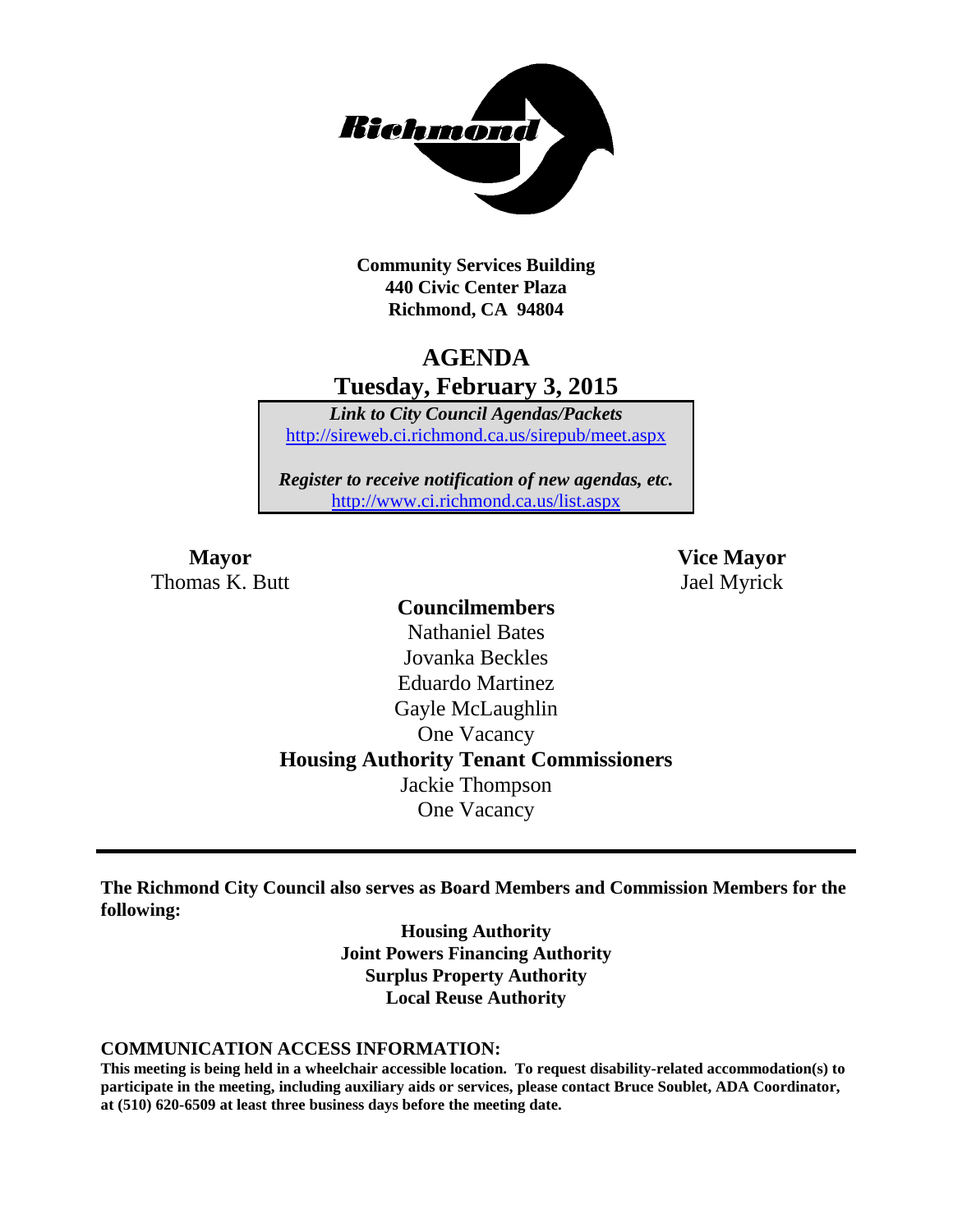# **MEETING PROCEDURES**

The City of Richmond encourages community participation at its City Council meetings and has established procedures that are intended to accommodate public input in a timely and time-sensitive way. As a courtesy to all members of the public who wish to participate in City Council meetings, please observe the following procedures:

**PUBLIC COMMENT ON AGENDA ITEMS:** Anyone who desires to address the City Council on items appearing on the agenda must complete and file a pink speaker's card with the City Clerk **prior** to the City Council's consideration of the item. Once the City Clerk has announced the item and discussion has commenced, no person shall be permitted to speak on the item other than those persons who have submitted their names to the City Clerk. Your name will be called when the item is announced for discussion. **Each speaker will be allowed TWO (2) MINUTES to address the City Council on NON-PUBLIC HEARING items listed on the agenda.**

**OPEN FORUM FOR PUBLIC COMMENT:** Individuals who would like to address the City Council on matters not listed on the agenda or on **Presentations, Proclamations and Commendations, Report from the City Attorney, or Reports of Officers** may do so under Open Forum. All speakers must complete and file a pink speaker's card with the City Clerk **prior** to the commencement of Open Forum. **The amount of time allotted to individual speakers shall be determined based on the number of persons requesting to speak during this item. The time allocation for each speaker will be as follows: 15 or fewer speakers, a maximum of 2 minutes; 16 to 24 speakers, a maximum of 1 and one-half minutes; and 25 or more speakers, a maximum of 1 minute.**

#### **SPEAKERS ARE REQUESTED TO OCCUPY THE RESERVED SEATS IN THE FRONT ROW BEHIND THE SPEAKER'S PODIUM AS THEIR NAME IS ANNOUNCED BY THE CITY CLERK.**

**CONSENT CALENDAR:** Consent Calendar items are considered routine and will be enacted, approved or adopted by one motion unless a request for removal for discussion or explanation is received from the audience or the City Council. A member of the audience requesting to remove an item from the Consent Calendar must first complete a speaker's card and discuss the item with a City staff person who has knowledge of the subject material, prior to filing the card with the City Clerk and **prior to the City Council's consideration of Agenda Review.** An item removed from the Consent Calendar may be placed anywhere on the agenda following the City Council's agenda review.

**CONDUCT AT MEETINGS: Richmond City Council meetings are limited public forums during which the City strives to provide an open, safe atmosphere and promote robust public debate. Members of the public, however, must comply with state law, as well as the City's laws and procedures and may not actually disrupt the orderly conduct of these meetings. The public, for example, may not shout or use amplifying devices, must submit comment cards and speak during their allotted time, may not create a physical disturbance, may not speak on matters unrelated to issues within the jurisdiction of the City Council or the agenda item at hand, and may not cause immediate threats to public safety.**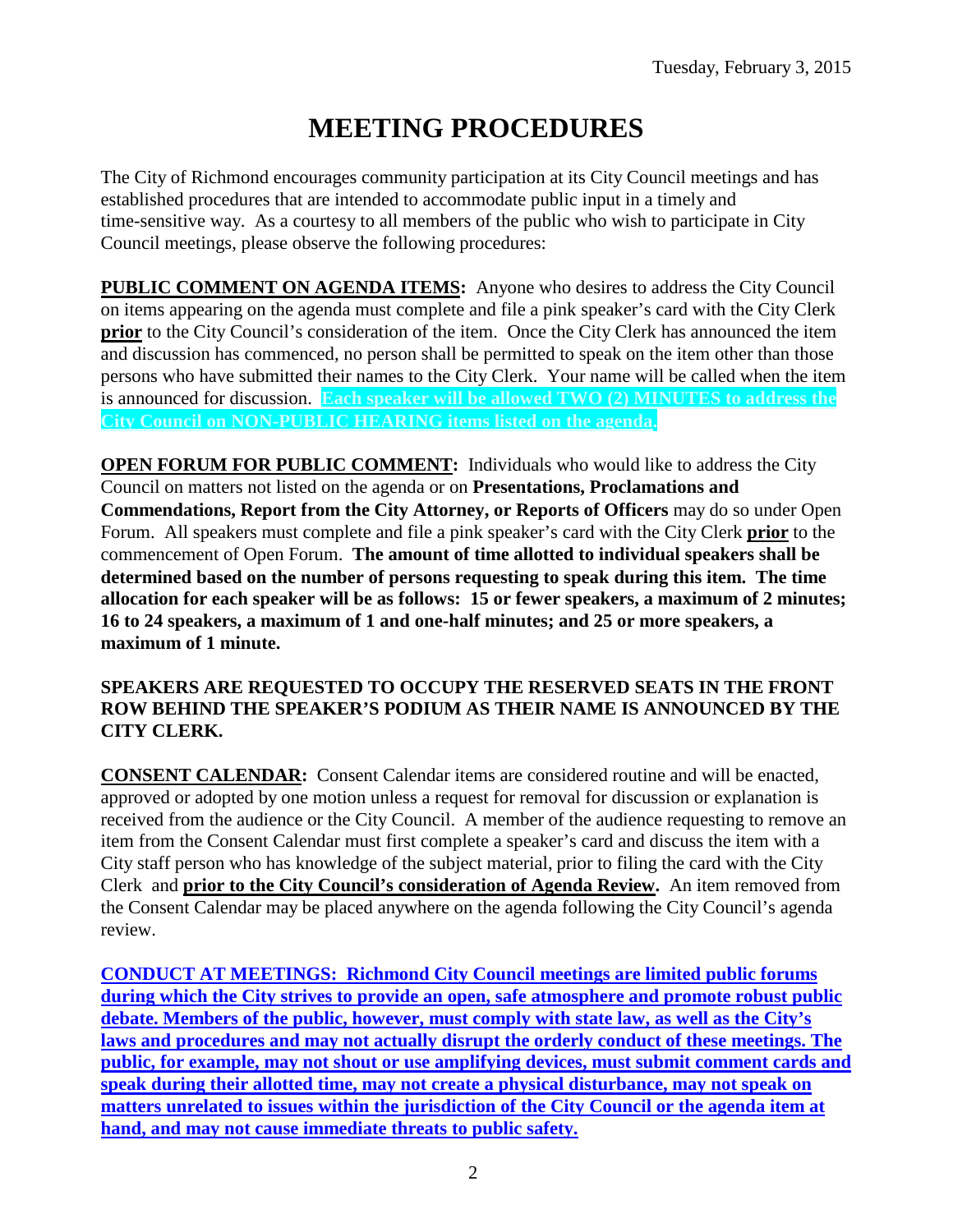**CITY HARASSMENT POLICY: The City invites public comment and critique about its operations, including comment about the performance of its public officials and employees, at the public meetings of the City Council and boards and commissions. However, discriminatory or harassing comments about or in the presence of City employees, even comments by third parties, may create a hostile work environment, if severe or pervasive. The City prohibits harassment against an applicant, employee, or contractor on the basis of race, religious creed, color, national origin, ancestry, physical disability, medical condition, mental disability, marital status, sex (including pregnancy, childbirth, and related medical conditions), sexual orientation, gender identity, age or veteran status, or any other characteristic protected by federal, state or local law. In order to acknowledge the public's right to comment on City operations at public meetings, which could include comments that violate the City's harassment policy if such comments do not cause an actual disruption under the Council Rules and Procedures, while taking reasonable steps to protect City employees from discrimination and harassment, City Boards and Commissions shall adhere to the following procedures. If any person makes a harassing remark at a public meeting that violates the above City policy prohibiting harassment, the presiding officer of the meeting may, at the conclusion of the speaker's remarks and allotted time: (a) remind the public that the City's Policy Regarding Harassment of its Employees is contained in the written posted agenda; and (b) state that comments in violation of City policy are not condoned by the City and will play no role in City decisions. If any person makes a harassing remark at a public meeting that violates the above City policy, any City employee in the room who is offended by remarks violating the City's policy is excused from attendance at the meeting. No City employee is compelled to remain in attendance where it appears likely that speakers will make further harassing comments. If an employee leaves a City meeting for this reason, the presiding officer may send a designee to notify any offended employee who has left the meeting when those comments are likely concluded so that the employee may return to the meeting. The presiding officer may remind an employee or any council or board or commission member that he or she may leave the meeting if a remark violating the City's harassment policy is made. These procedures supplement the Council Rules and Procedures relating to disruption of orderly conduct at Council meetings.**

Any law enforcement officer on duty or whose service is commanded by the presiding officer shall be Sergeant-at-Arms of the Council meetings. He/she, or they, shall carry out all orders and instructions given by the presiding officer for the purpose of maintaining order and decorum at the Council meetings (City Council Rules of Procedure and Order Section III F, RMC Section 2.12.030).

**\*\*\*\*\*\*\*\*\*\*\*\*\*\*\*\*\*\*\*\*\*\*\*\*\*\*\*\*\*\*\*\*\*\*\*\*\*\*\*\*\*\*\*\*\*\*\*\*\*\*\*\*\*\*\*\*\*\***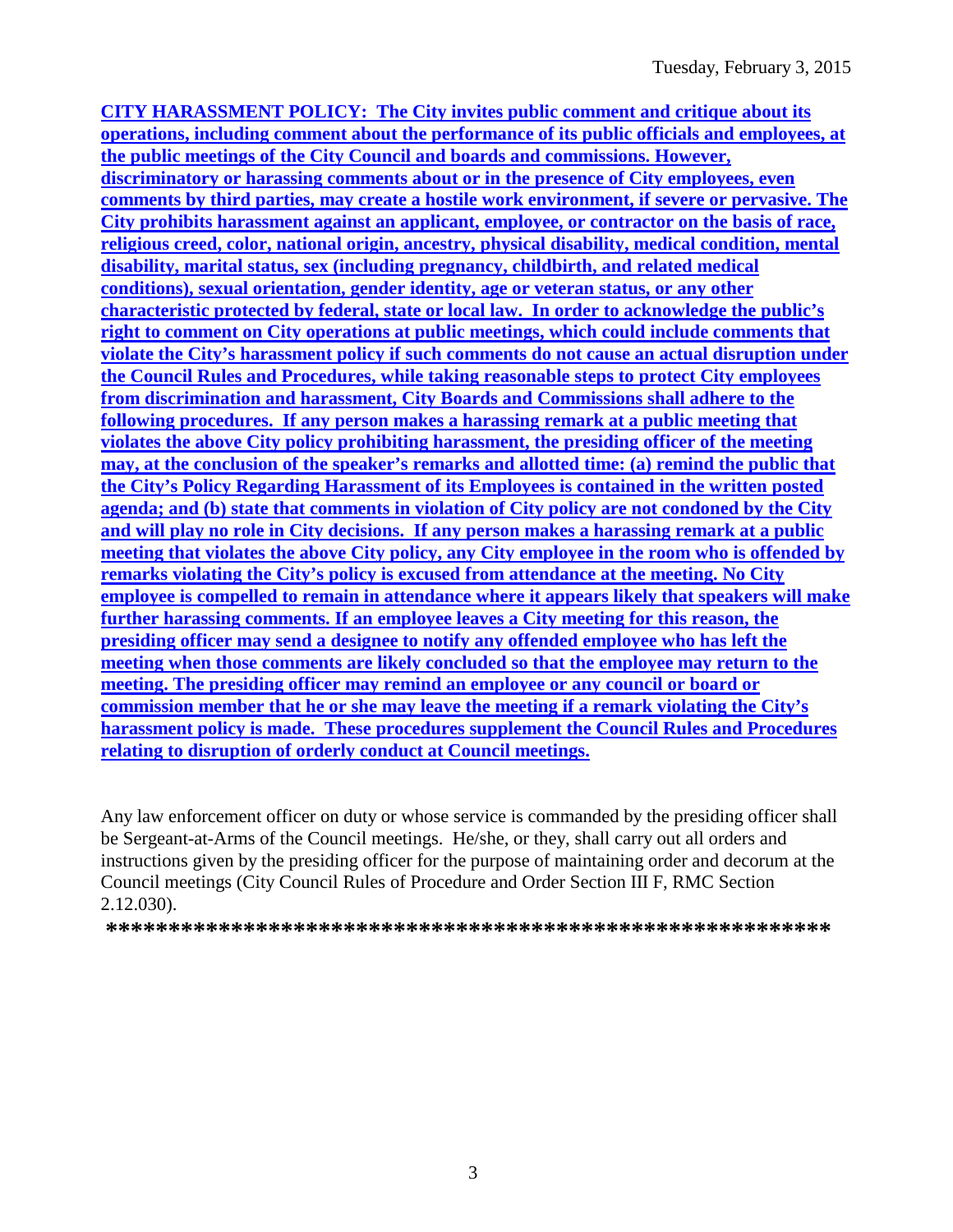# **REGULAR MEETING OF THE RICHMOND CITY COUNCIL**

6:30 p.m.

#### **A. PLEDGE TO THE FLAG**

- **B. ROLL CALL**
- **C. STATEMENT OF CONFLICT OF INTEREST**
- **D. AGENDA REVIEW**

#### **E. PRESENTATIONS, PROCLAMATIONS, AND COMMENDATIONS**

**E-1.** PRESENT Black History Month 2015 proclamations honoring long-standing, outstanding Richmond community leaders to Former Richmond Mayor Irma Anderson, Richmond Commission on Aging Chair Eli Williams, Community advocate Bessanderson McNeil, Community advocate George Harris, Jr., and Assembly Member Tony Thurmond - Mayor Tom Butt (620-6503)

#### **F. REPORT FROM THE CITY ATTORNEY OF FINAL DECISIONS MADE DURING CLOSED SESSION**

#### **G. OPEN FORUM FOR PUBLIC COMMENT**

#### **H. CITY COUNCIL CONSENT CALENDAR**

- **H-1.** APPROVE a contract amendment with CSG Consultants, Inc. for plan review and technical support services in the Fire Prevention Services Division, increasing the payment limit by \$20,000 to a total amount not to exceed \$86,000, and extending the term of the contract to June 30, 2015 - Fire Department (Chief Adrian Sheppard 307-8041).
- **H-2.** APPROVE a contract with Christopher B. Blunden to prepare and file asset recovery claims with the State of California, with compensation on a contingency based on funds recovered and not to exceed \$50,000, and with a term extending to June 30, 2015 - Finance Department (James Goins/Antonio Banuelos 620- 6740).
- **H-3.** AUTHORIZE the Port to enter into a five-year lease, with one five-year option to extend, with the Riggers Loft Wine Company (RLWC) for approximately 1,100 square feet of office space at 1317 Canal Boulevard to be used as RLWC administrative offices with initial annual lease revenue to the Port of \$13,200 - Port Department (Jim Matzorkis/Lucy Zhou 215-4600).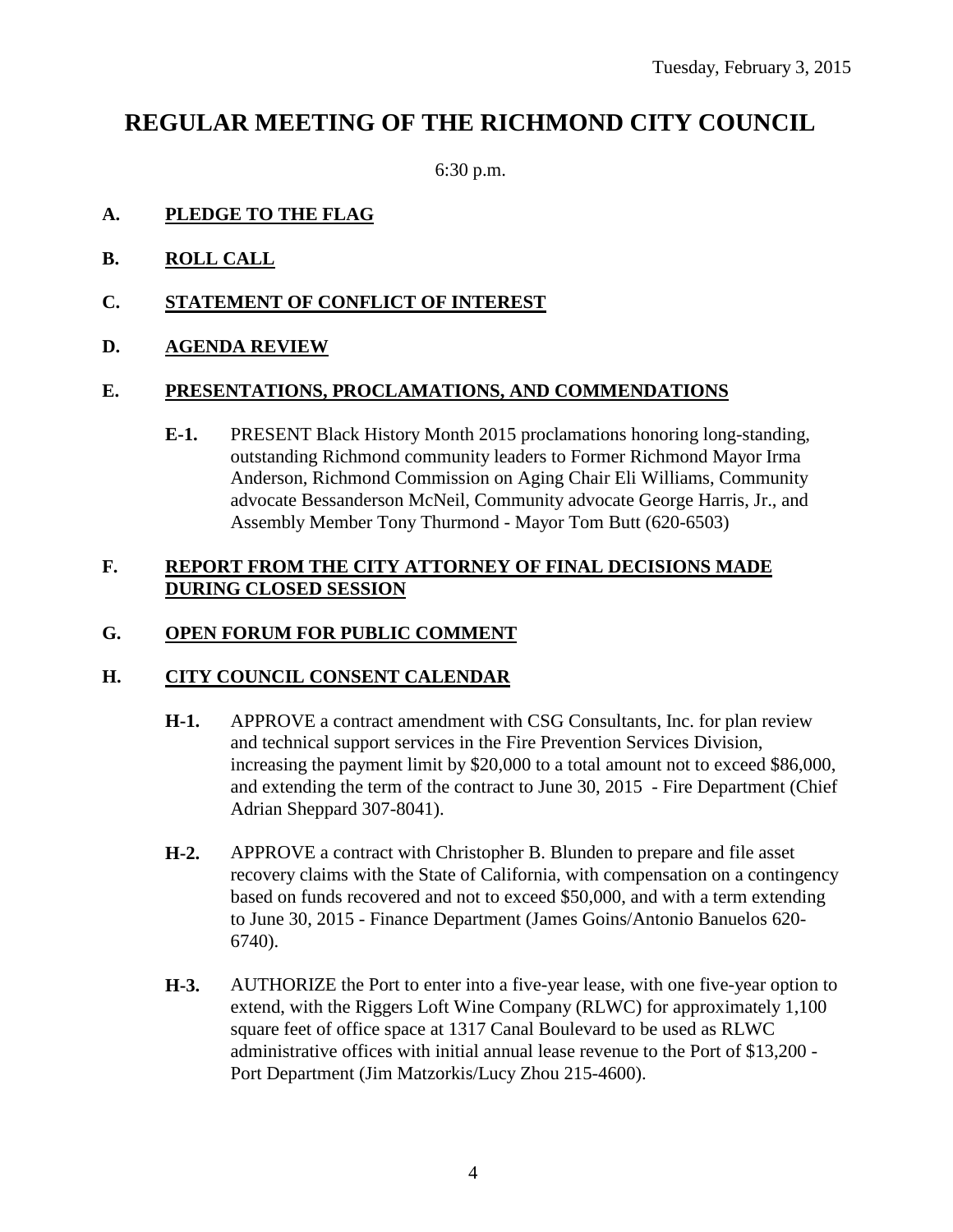- **H-4.** ADOPT a resolution authorizing the execution and submission of a request to the Metropolitan Transportation Commission (MTC) for allocation of Regional Measure 2 funds for the construction of improvements along Nevin Avenue between 19th Street and 27th Street - Successor Agency to the Richmond Community Redevelopment Agency (Chadrick Smalley 412-2067).
- **H-5.** ADOPT a resolution amending the City of Richmond's Position Classification Plan to add the new classification of Assistant City Clerk - Human Resources Management Department (Lisa Stephenson 620-6600).
- **H-6.** INTRODUCE an ordinance (first reading) establishing the wages, salary, and compensation for the new classification of Assistant City Clerk (Salary Range No. 052C: \$5,659 - \$6,853/month) - Human Resources Management Department (Lisa Stephenson 620-6600).
- **H-7.** ACCEPT a \$143,520 Transportation Fund for Clean Air (TFCA) grant from the Bay Area Air Quality Management District (BAAQMD) to operate an employee shuttle service; APPROPRIATE these funds into the FY2014-2015 budget; and APPROVE a contract amendment and term extension with TransMetro Inc. to operate this shuttle service through June 30, 2015, in an amount not to exceed \$143,520 - City Manager's Office (Bill Lindsay 620-6512).
- **H-8.** ACCEPT a grant in the amount of \$140,000 awarded by the Metropolitan Transportation Commission (MTC), Lifetime Transportation Program Cycle 3 Job Access and Reverse Commute (JARC) program; APPROPRIATE these grant funds into the FY2014-2015 Budget, of which \$100,000 will be utilized for implementation of a car share program at Atchison Village in Richmond, and \$40,000 will be utilized to implement car share services at the Civic Center; and APPROVE a contract with Trans Metro, Inc. to provide car share service management and operations to residents located at Atchison Village - City Manager's Office (Bill Lindsay/Lori Reese-Brown 620-6512).
- **H-9.** ADOPT an ordinance (second reading) of the City of Richmond amending section 3.50.040 of the Richmond Municipal Code to eliminate term limits for members serving on the Commission on Aging - Councilmember McLaughlin (620-5431) and Mayor Butt (620-6503).
- **H-10.** ADOPT an ordinance (second reading) amending Chapter 7.96 (Alarm Ordinance) of the Richmond Municipal Code to update the entire alarm ordinance, addressing issues including fines, permit requirements, and police response - Police Department (Chief Chris Magnus 621-1802).
- **H-11.** APPROVE a contract with Unisource Solutions to deliver, install, assemble, and build new furniture on site for the Family Justice Center Project in an amount not to exceed \$110,000 for a term from December 2014 to November 2015 - Police Department (Chief Chris Magnus 621-1802).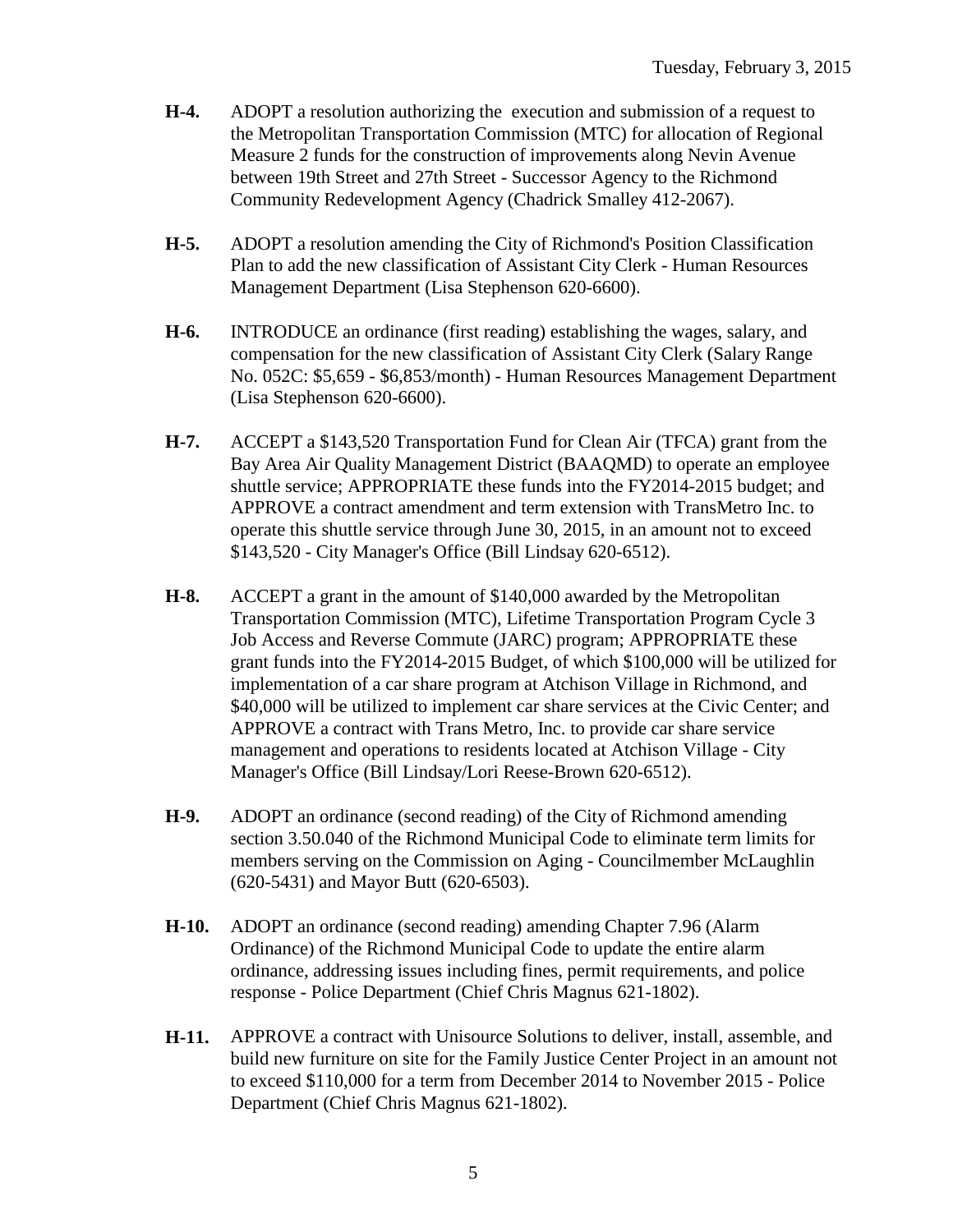- **H-12.** APPROVE the minutes of the December 2, 2014, January 20 and 27, 2015, City Council Meetings - City Clerk's Office (Diane Holmes 620-6513).
- **H-13.** APPROVE the First Amendment to the Remediation and Abatement agreement with Cal Inc. to finalize the cleanup of spilled oil containing polychlorinated biphenyl (PCB) and removal of contaminated debris as required by the Toxic Control Substance Act, increasing the amount by \$275,000 for a total not to exceed amount of \$775,000 and appropriating this amount into the Port budget - Port Department (Jim Matzorkis 215-4608).
- **H-14.** APPROVE a contract with NEMA Construction to provide and install 200 Christy traffic rated boxes and to re-wire the Richmond Parkway traffic signal interconnect system from San Pablo Avenue to Interstate I-580 in an amount not to exceed \$300,000 - Public Works Department (Yader A. Bermudez 231-3008).
- **H-15.** ADOPT a Resolution of Intention to establish the Richmond Tourism Marketing District (RTMD), and set the public meeting date on March 17, 2015, and the public hearing date on the establishment of the RTMD for April 7, 2015 - City Manager's Office (Bill Lindsay 620-6512).

#### **I. ITEMS CONTINUED FROM PREVIOUS MEETINGS - NOT EARLIER THAN 7:00 P.M.**

#### **I-1. Continued Ordinances**

**I-2.** INTRODUCE the proposed ordinance (first reading) adopting the zoning text amendments to Section 15.06 of the Sign Ordinance and Chapter 4.04 of the Sign Code. - Planning and Building Services Department (Richard Mitchell 620- 6706). This item was continued from the December 16, 2014, and January 20, 2015, meetings.

## **J. RESOLUTIONS - NOT EARLIER THAN 7:15 P.M.**

**J-1.** ADOPT a resolution declaring our intent to communicate with the major owners of delinquent loans in regard to a nonprofit program to acquire troubled mortgages, save homes from foreclosure, and create affordable housing - Councilmember McLaughlin (620-5431).

## **K. COUNCIL AS A WHOLE - NOT EARLIER THAN 7:30 P.M.**

**K-1.** DIRECT staff to draft an ordinance that best suits the City of Richmond in establishing a Just Cause requirement for evictions, and consider the use of a Rent Board as in other cities or a smaller Tenant Protection Commission appointed by the Mayor which would potentially have smaller overhead, or other options for enforcement - Vice Mayor Myrick (620-6636).